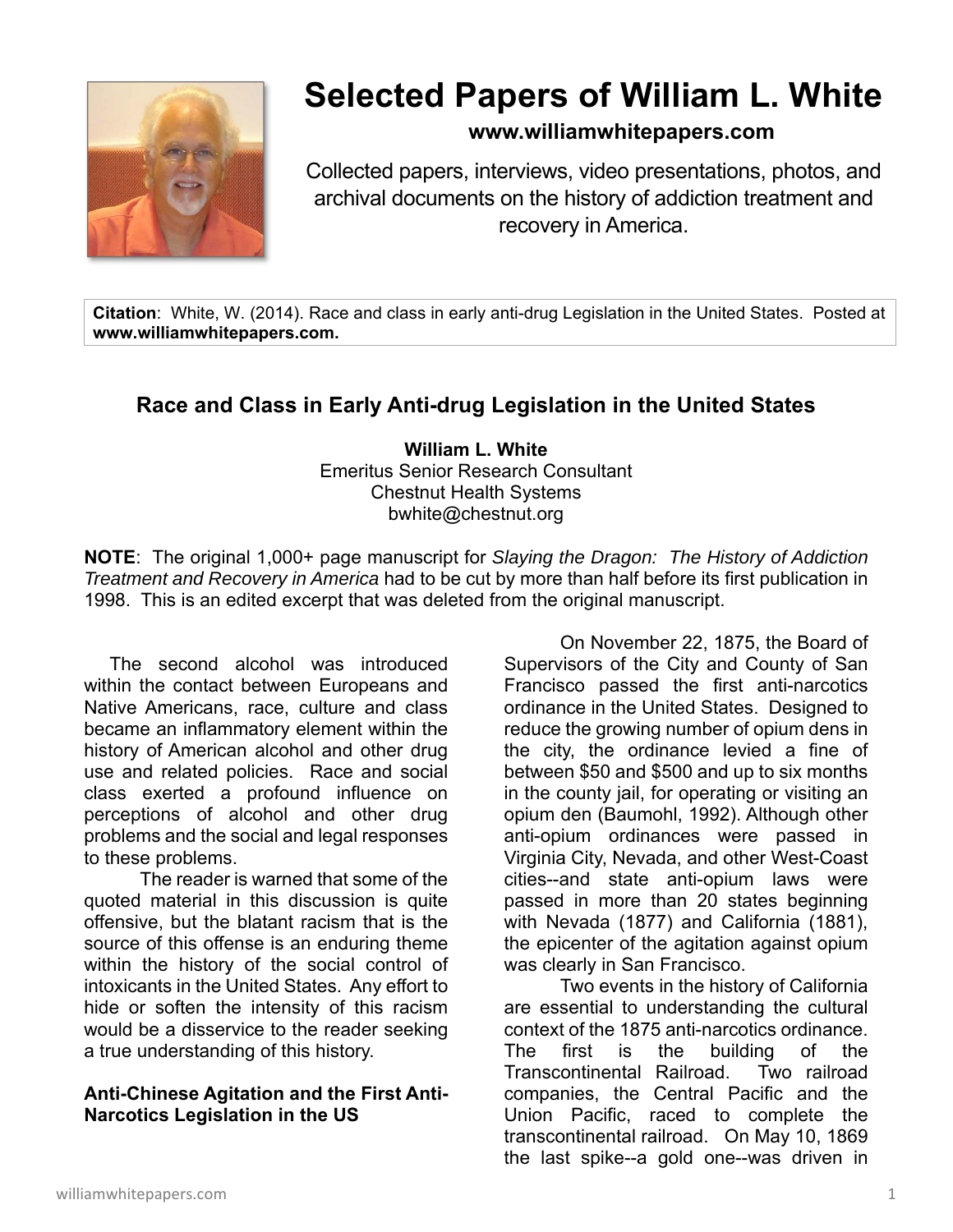place, connecting America from coast to coast. The workers who had built this railroad--mostly Chinese and Irish—began filling West Coast cities.

The second event was the gold rush fever that brought multitudes of adventurers seeking their fortunes in the gold fields. Dreams of riches in the gold mines poured more than 40,000 prospectors into California within two years. The boom years of 1849 and 1853 brought untold wealth to a few while crushing the dreams of most. Other Western gold strikes played out in similar fashion, including those in Colorado in 1858- 59 and Wyoming in 1867-68. By the 1870s, miners were migrating into West-Coast towns in search of work. There they encountered Chinese immigrants. Conflict was perhaps inevitable.

To understand the roots of the conflict that developed and the collision between two cultures that produced the 1875 antinarcotics ordinance, we will begin our story, not in San Francisco, but in China.

#### **China and Chinese Immigration**

That the Chinese would be linked with the first publicly perceived drug epidemic in American history is particularly ironic in light of the role of opium in Chinese history. The Chinese used opium as a medicine for more than a thousand years before the introduction of tobacco became the medium for a new and intoxicating method of opium use. It was not until Spanish and Dutch traders brought in the practice of smoking opium mixed with tobacco that opium became an identified problem in China. This practice, introduced at the end of the Ming Dynasty, sparked an Imperial Edict against growing or importing opium.

When the British refused to obey the order to stop importing opium to China, the Chinese confiscated and destroyed millions of dollars' worth of British opium. Conflict between the terms of the Imperial Edict and the financial interests of the English who profited from the opium traffic led to the Opium Wars of 1838-1842. English victories in these conflicts forced China to pay Britain

for its lost opium and to open Chinese ports to continued opium traffic.

This forced flow of opium into China worsened its internal problem with opium addiction. The fact that 20% of the opium flooding into China was being delivered by American ships is ironic in light of the fact that, only a few years later, Chinese immigrants would be blamed for introducing the drug problem into America. The Chinese, first victimized by a militarily enforced infusion of opium into their country, were later scapegoated for their surrender to this very drug (Merry, 1975).

Chinese immigrants came to America in increasing numbers during the middle of the 19th century, answering the call for labor on the West Coast. Most of the early arrivals came from Canton, an area long associated with opium trafficking. Due to population growth and political and economic instability in their homeland, many Cantonese sought work in America, hoping to support their families and eventually return to China as wealthy men. Many came as indentured laborers, under the control of Chinese brokers who paid their passage and to whom they were legally bound to serve until their debt was fully repaid.

Between 1852 and 1870, more than 70,000 Chinese laborers were lured into making the trip from China to the West Coast of the United States. They worked in heavy construction, particularly in building the transcontinental railroad and on the ranches and in the mines. More than 10,000 Chinese were on the payroll of the Central Pacific Railroad. For some Chinese immigrants, the primary relief from the grueling work and painful isolation from culture and family involved gambling, prostitution, and opium smoking--activities often bound together in the same establishments. Between 1860 and 1883, the quantity of opium imported into the U.S. for smoking increased from 20,000 pounds to 298,000 pounds (Isbell, 1959).

The earliest reports about the Chinese showed them to be highly regarded. Shrieke's study of this early period notes how the Chinese were praised as "the most worthy of our newly adopted citizens." The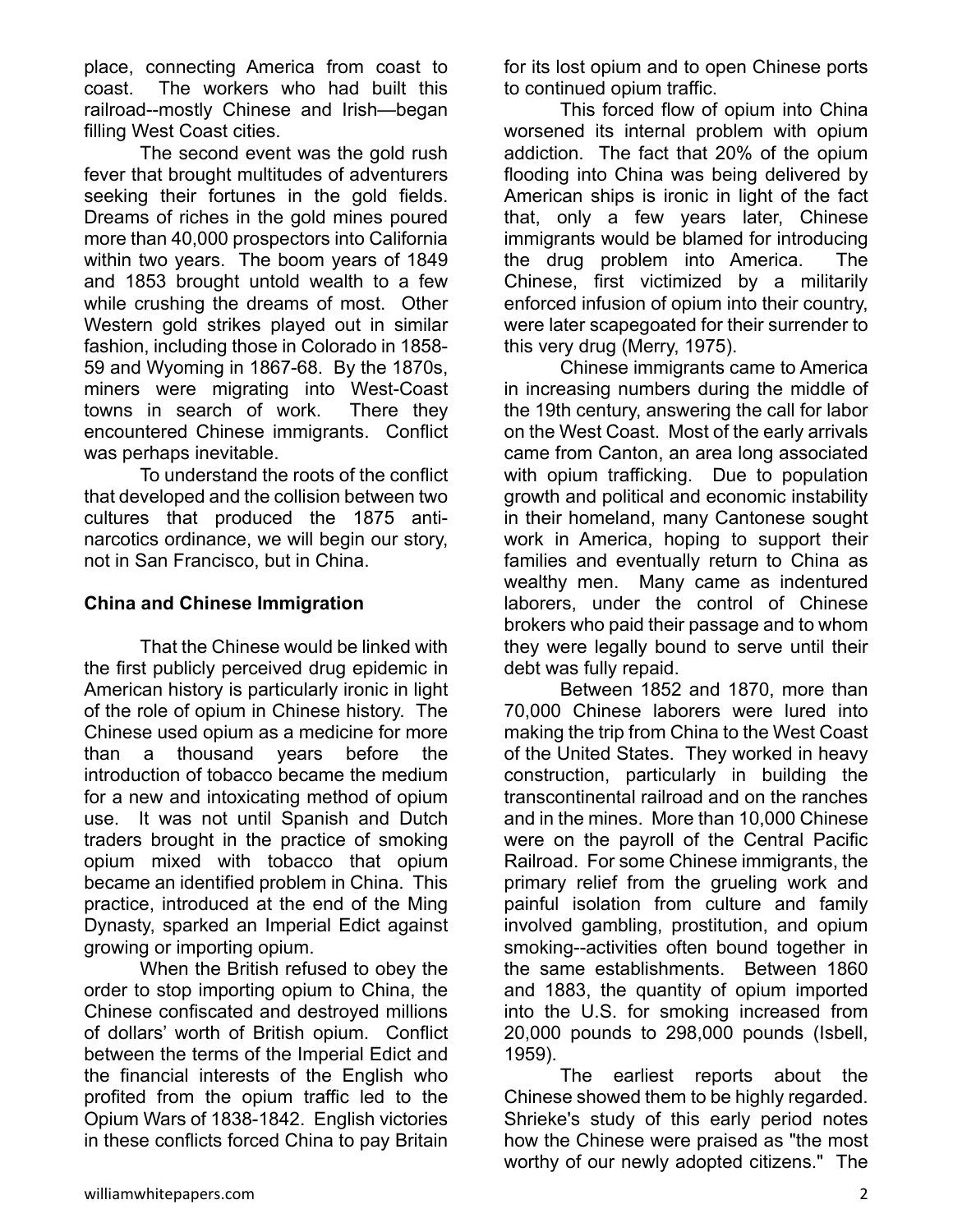press of the day described the Chinese as "orderly and industrious," "thrifty," "sober," and law-abiding." These early accounts did not mention Chinese opium use as something that Californians found offensive. Labor contractors even offered monthly opium allowances in their efforts to attract Chinese workers to California (Austin, 1978). Three factors--cultural isolation, racial hostility, and economic competition--served to destroy this regard and turn Chinese Americans into scapegoats.

In spite of the growing American vision of the "melting pot," Californians in the mid-nineteenth century still had a hard time fitting people of color into this vision. Chinese were soon added to the already well developed social rejection and legal disenfranchisement of Native Americans and Blacks. The Chinese would be invited into limited participation in American culture, but widespread racism toward people of color would limit the sincerity and scope of this invitation. As economic recessions and depressions heighten labor competition racial hatred and conflict intensified.

 The Chinese remained a closed community in California, separated by culture, language, and the shared dream of returning to their families in China. The lives of most Chinese workers were further controlled by clan organizations, district companies, and guilds. The prevailing system of indentured servitude capitalized upon this isolation. Many people had strong financial interest in keeping the Chinese isolated and limiting contact between the Chinese and Whites in California.

The Chinese in America had a special reason for wanting to stay culturally separate in this era. Unlike other immigrants, most Chinese came to the United States, not in search of a homeland, but in search of money. Most Chinese who arrived between 1850 and 1870 wanted to earn money and return to China. They wished to return as wealthy men honored by their families and communities. Because of this goal, the Chinese resisted American efforts to help them blend into the American culture. They ignored or turned down the invitations of clergy, philanthropists, and public officials to

participate in American culture. Few Chinese sought American citizenship in the 1850s and 1860s.

#### **Racial and Class Conflict**

During the 1870s, labor conflict in California unfolded in the broader context of national labor conflict during the same decade. There were national strikes by railroad workers that spread rapidly to other industries. A riot in Pittsburgh by striking railroad workers led to exchanges of gunfire with the state militia and \$10 million in property damage, including the burning of some 2,000 freight cars. Labor riots led to the loss of many lives--50 in Baltimore and 19 in Chicago--and much property damage (Schlesinger, 1993). Anger against the Chinese and the Irish grew more intense when they were brought in to fill backbreaking jobs in a railway construction industry riddled by strikes. A strong motivation behind the groundswell of support for restrictive immigration laws was the desire to stop the practice of bringing in foreign labor as strikebreakers (Schlesinger, 1993).

The early regard for the Chinese in California was damaged by the growing competition in the workforce between 1850 and 1870. Conflict was particularly intense between the Chinese and other immigrant groups, including those of Irish, German, and Anglo-Scottish descent. Bret Hart captures the blatant racism of the West during this period in his short story, "Three Vagabonds of Trinidad." In that story, a prominent citizen provides the rationale for driving the Chinese from a mining camp:

*The nigger of every description--yeller, brown or black, call him "Chinese," "Injun," or "Kanaka," or what you like--hez to clar off of God's footstool when the Anglo-Saxon gets started....It's our manifest destiny to clar them out--that's what we was put here for- and it's just the work we've got to do!* 

With the completion of the Transcontinental Railroad in 1869 and the diminishing yields in the mines, White and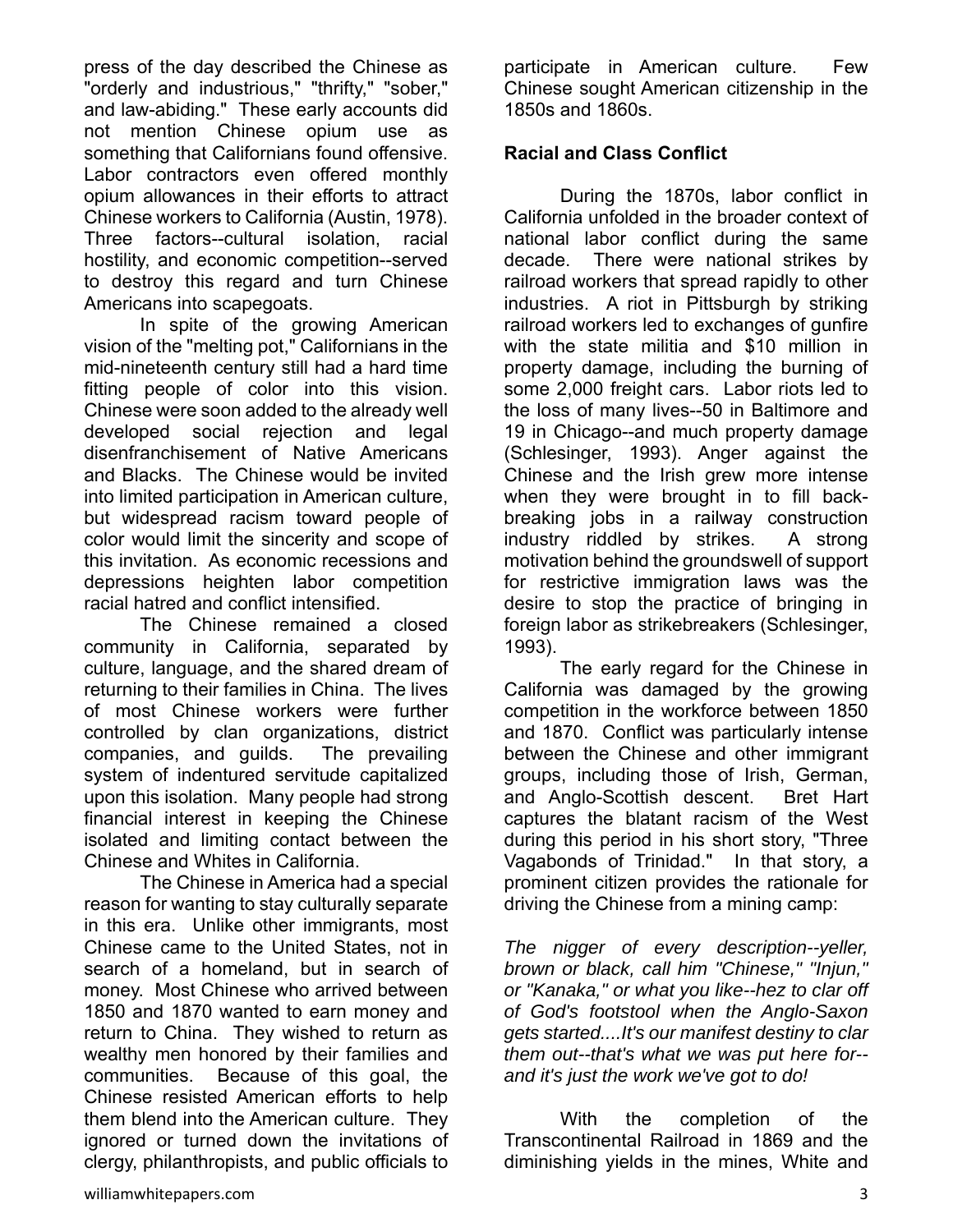Chinese laborers moved into the cities in search of work. The industriousness of the Chinese--their willingness to work long hours for low wages--created an environment rife with racial and class conflict. The "Chinese Question" dominated California politics in the 1870s. The California Workingman's Party was organized under the cry, "The Chinese must go!"

The racial conflict that began as the mines grew less profitable eventually spread to the cities. Race riots flared in West Coast cities, Chinese were lynched or killed, and Chinese quarters were burned. In 1871, mob violence directed toward the Chinese in Los Angeles resulted in 18 deaths--15 by lynching--and the burning and looting of many buildings in the Chinese quarter. Chinese were driven violently from many mining camps. An Irish American named Dennis Kearney, a leader in the Workingmen's Party, played a key role in stirring this violence with the relentless charge that the Chinese were stealing jobs from White workers. "Anti-coolie" clubs flourished and were united in 1876 in the Anti-Chinese Union.

#### **Ethnic Scapegoating**

Many discriminatory ordinances were passed in California during this period of rising hostility toward the Chinese. The 1853 Foreign Miner's License Tax Act--enforced only against the Chinese--required that foreigners pay four dollars a month to work in the mines. The following year an ordinance was passed requiring Chinese who did not work in the mines to pay a "Chinese Police Tax." An 1854 California Supreme Court decision declared: "No Indian or person having one half or more Indian blood, or Mongolian or Chinese, shall be permitted to give evidence in favor of, or against, any white man"--a decision that left the Chinese vulnerable to all kinds of physical brutality and economic exploitation. The California School Act of 1860 excluded Chinese from the schools and withheld state funds from any school which allowed "Negroes, Mongolians` and Indians" to attend.

An 1875 statue outlawing the "importation of women" was enforced in a way that severely limited the number of Chinese women who could immigrate to California. This made it very difficult for Chinese men to find wives and establish families. The California Constitution of 1879 declared: "No Chinese shall be employed on any State, County, municipal, or other public work, except in punishment for a crime." Ordinances were passed that outlawed work in laundries between 7:00 p.m. and 6:00 a.m. and levied fines on laundries that didn't own a vehicle—both measures targeting the Chinese laundries. Other ordinances targeted the Chinese Opera and Chinese burial practices (Mark, 1975, p. 67).

All common personal characteristics in the Chinese-American culture became stigmatized and criminalized, including the very conditions of their living and their personal habits. A "Cubic Air" ordinance requiring 500 square feet of living space for every adult, but enforced only against the Chinese, was used to break up Chinese living quarters and send targeted people to jail. Between 1875 and 1879, more than 3,000 people were arrested for violating the Cubic Air Ordinance (Baumohl, 1992).

A "Queue Ordinance" required that every man arrested had to have his hair cut to within one inch of his scalp. Although many of these ordinances would eventually be declared unconstitutional, the Chinese did not find early support from the federal government. An 1878 U.S. Supreme Court decision denied Chinese the right to become naturalized citizens; and California representatives, with the support of their Southern counterparts, pushed through the U.S. Congress the Chinese Exclusion Act of 1882, which suspended immigration of Chinese workingmen for ten years. And then, of course, there was the practice of smoking opium by some Chinese.

#### **Opium smoking and the Anti-Opium Ordinance**

Of the Chinese in America who smoked opium in the 1870s, most did not bring that practice with them from China, but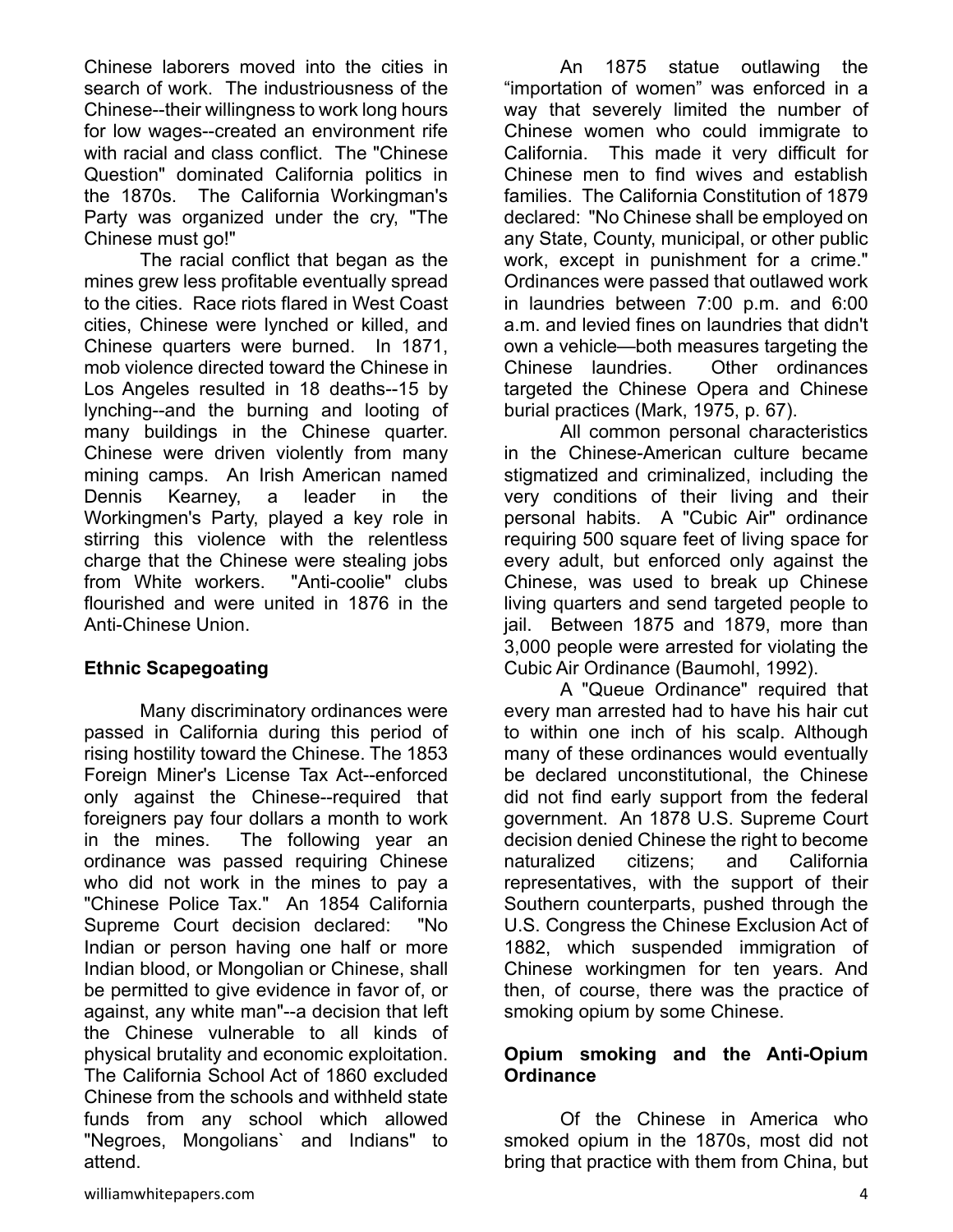instead began smoking opium once in America. During that decade, the majority of Chinese in California were men. They were living in a foreign land without their families and without the companionship of Chinese women. At the end of the 1870s, the ratio of Chinese men to Chinese women in America was 21 to 1, and prostitutes commanded prices that many Chinese laborers could not afford (Helmer, 1975). Relief from loneliness and hard work came in three forms: opium, gambling, and prostitution--activities that were part of the control system that governed the life of the Chinese worker. Of these three activities, opium-smoking was the most visible. Whites viewed that practice as a confirmation of the alien character of the Chinese.

An 1875 ordinance passed in San Francisco made it a misdemeanor to "keep, or maintain, or visit, or in any way contribute to the support of any place, house, or room, where opium is smoked" (Austin, 1978, p. 211). It did not outlaw the importation of opium, which would have affected wealthy importers and suppliers of Chinese and European descent. It did not prohibit the possession or use of opium, which would have affected the Whites who had begun to visit the opium dens. It was targeted at an institution in the Chinese community run exclusively by Chinese (Mark, 1975).

The municipal anti-opium campaign of 1875 moved to the Western state legislatures. Between 1877 and 1900, 11 Western states had passed anti-opium laws (Kinder, 1991). Responding to strong pressure by Western lobbyists, the U.S. Congress in 1887 prohibited Chinese from importing opium and, in 1891, decreed that only American citizens could manufacture opium for smoking purposes.

Each campaign for anti-opium legislation played on anti-Chinese sentiments. Occasionally a judge would expose the real intent of this kind of legislation. An Oregon judge, ruling on the constitutionality of one anti-opium ordinance, declared:

*...this legislation [anti-opium ordinance] proceeds more from a desire to vex the* 

*'Heathen Chinese' than to protect the people from the evil habit* (quoted in Austin, 1978, p. 211).

We shall examine in some detail the first of these ordinances passed in San Francisco. Historians who have studied the forces that led to America's first antinarcotics ordinance have come to different conclusions. However, all have emphasized the role of race and class conflict, and most agree that the ordinance had very little to do with drugs. John Helmer and Thomas Vietorisz studied the forces surrounding the 1875 ordinance and concluded:

*The ideological role of the anti-opium campaign was to get rid of the Chinese, and it had a practical consequence: it provided a legal basis for unrestrained police raids and searches of Chinese premises in San Francisco* (Helmer and Vietorisz, 1974).

Edward Brecher's analysis of this period draws a slightly different conclusion. Brecher suggests that the 1875 ordinance was designed and enforced to stop the interracial relationships that had begun to be associated with the opium dens (Brecher, 1986).

 The anti-opium agitation did begin during the years in which more Whites were becoming involved in the opium dens. In his 1882 treatise on opium smoking, H.H. Kane claimed 1868 as the year Whites were first introduced to the practice of smoking opium in San Francisco. The fact that the opium suppression ordinance was selectively enforced--with the primary targets being those opium dens frequented by Whites- does suggest that the ordinance was meant more to enforce cultural isolation than to prohibit opium smoking. Jim Baumohl, in his meticulous study of this period, described the San Francisco ordinance as "a piece within a larger pattern of legal harassment of the Chinese" aimed at preventing sexual contact between Chinese and Whites in the "mixed-race, mixed-sex milieu of the dens" (Baumohl, 1992, p. 4).

The anti-opium campaign was directly linked to the racial and class conflict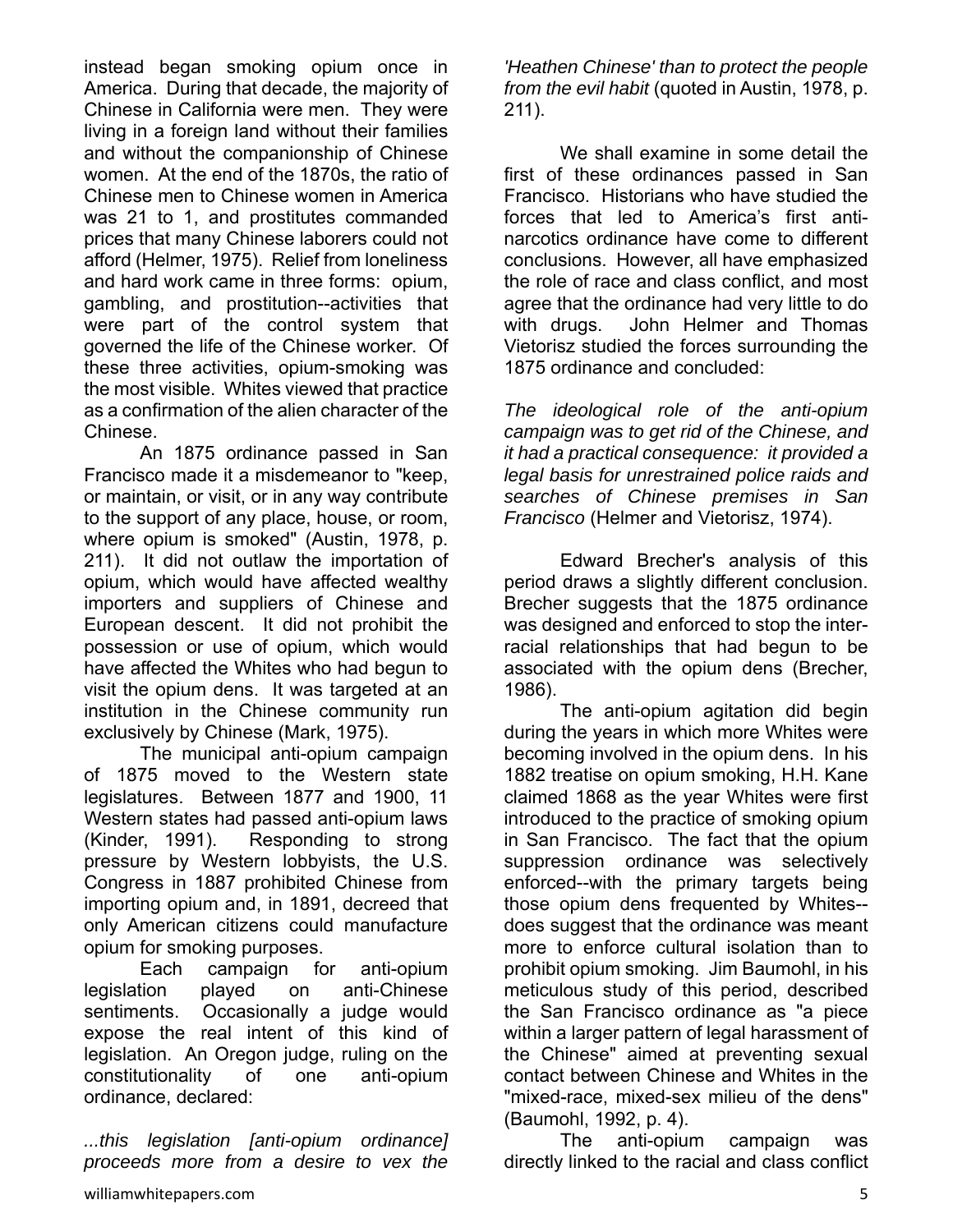of the decade. Whites claimed that opium smoking allowed the Chinese to work longer and harder, thus giving them an unfair advantage over White workers. Labor agitators blamed the opium habit for the Chinese workers' willingness to accept low wages and intolerable working conditions. They spread the belief that driving the Chinese from the mining camps and the industries they had dominated--cigar making, brick making, and shoe making- would result in higher wages for White laborers. The anti-opium campaign was linked to this broader goal. Opium was attacked, not because it was a harmful substance, but because it offered one more piece of evidence that the Chinese could not be assimilated into American culture (Helmer, 1975, p. 20).

So the first anti-narcotics ordinance in the United States focused on two distinct issues: the characteristics of the people who consumed opium (a racial minority) and their motivation for use (the search for pleasure rather than relief from pain). Both racism and what would come to be called "pharmacological Calvinism" launched America's first war on drugs--White versus Yellow, an image of therapeutic drug use versus an image of self-indulgent pleasure seeking. The public came to recognize two addicts, one a victim and the other a villain. The former's addiction was considered accidental, harmless, and deserving of pity. The latter's addiction was considered voluntary, dangerous, and a source of fear. Addiction in the former was a disease; addiction in the latter was a vice. The former was White; the latter was Chinese.

#### **A Modern Post-Script: Opium versus Morphine**

What is ironic about the first anti-drug campaign in America is that almost everyone involved in that debate recognized that the practice of using morphine--particularly by injection--was many times more damaging to the individual and to public health than was the practice of smoking opium. In fact, the opium used for smoking was far weaker than the opium that filled the patent medicines of

Even hard-core opium smokers were aware of the more dangerous nature of injected morphine; they were loyal both to their form of opium and to their way of using it. Lindesmith reports the story of an opium smoker who discovered someone injecting a drug in the bathroom of an opium den. The opium smoker reported to his peers that there was "a god damned dope fiend in the can," and asked them to help him get rid of the degenerate. (Lindesmith, 1947, p.187) At the same time, morphine addicts looked down on opium smokers as "ignorant, illiterate, vulgar, brutal, and wicked" (Cobbe, 1895).

Even though science recognized that the use of morphine and other concentrated opium products was more harmful than smoking opium, these other opiates were legal, readily available, aggressively advertised, and widely consumed by a public that grew more and more concerned about the Chinese "dope problem." From its very beginning, science has had little to do with shaping American narcotic control policy. What has played, and continues to play, a most critical role is what Alfred Lindesmith (1940) christened America's "dope fiend mythology."

#### **The Genesis of a Dope Fiend Mythology**

America's first "dope fiend" mythology arose in California's 1870s turbulent social and political climate. The mythology created an enemy to be fought in moral battle--a battle that was really a war of economics, race, and social class. If the Chinese enemy was to be defeated, he first had to be discredited. In other words, the Chinese and their perceived drug of choice—opium--had to be demonized. Labor and civic leaders rose to the task.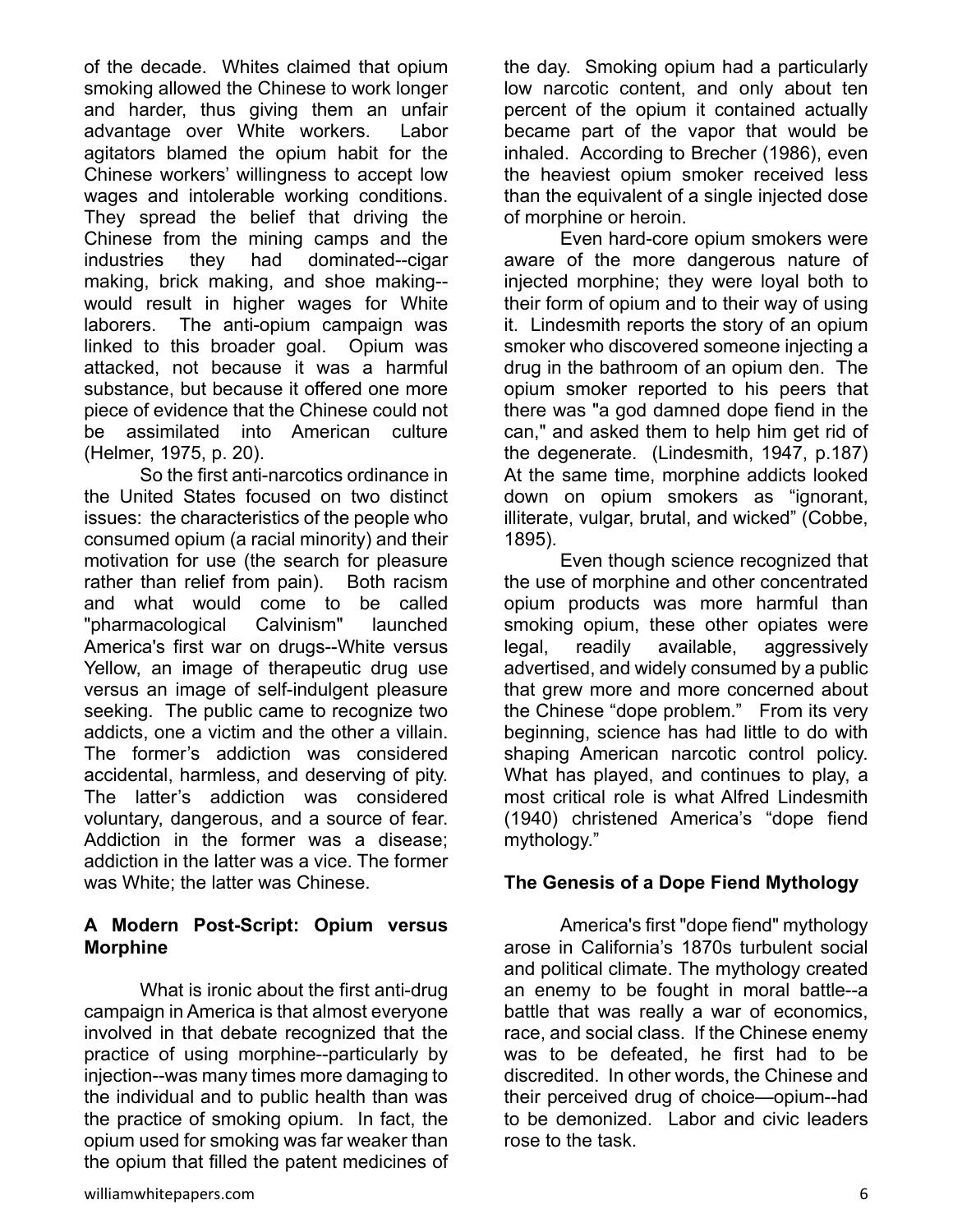Samuel Gompers, president of the cigar-makers union, shamelessly fanned the flames of racism in an effort to eliminate competition from Chinese workers. His tract, "Meat vs. Rice. American Manhood vs. Asiatic Coolieism--Which Shall Survive?" is filled with racial stereotypes. It introduces themes that will become standard fare within the dope fiend mythologies of the next century. Chinese laundries, he accused, were fronts used to seduce white children into the opium dens where they were forced to "yield up their virginal bodies to their maniacal yellow captors." Images of evil pushers and the sexual corruption of White women and children became an important part of this dope fiend mythology. Gomper's tract screams in a tone of moral indignation:

*What other crimes are committed in those dark fetid places, when these little innocent victims of the Chinamen's wiles were under the influence of the drug, are almost too horrible to imagine. There are hundreds, aye, thousands, of our American girls and boys who have acquired this deadly habit and are doomed, hopelessly doomed, beyond a shadow of redemption.* 

Creators of the dope fiend mythology manipulated public opinion by linking opium to the moral corruption of women and the sexual mixing of the races. The association between opium and the corruption of young women is obvious in H. H. Kane's 1882 Opium Smoking in America and China, in which Kane writes:

*Many females are so much excited sexually by the smoking of opium during the first few weeks that old smokers with the sole object of ruining them have taught them how to smoke. Many innocent and over-curious girls have been thus seduced* (Kane, 1882, p.8)

Fantasies of sexual seduction were stirred by the image of a leering Chinese opium den attendant offering a well-dressed young White woman an opium pipe. These kinds of scenes were part of the "dope fiend" caricature that fueled the drive toward increased control over narcotic drugs at the turn of the century. Dr. Hamilton Wright, M.D., the State Department official named by many as the father of American narcotic laws, stood before Congress in 1910, using the following comments to stir his listeners' fears of interracial sexual involvement:

*One of the most unfortunate phases of smoking opium in this country is the large number of women who have become involved and were living as common law wives or co-habitating with Chinese in the Chinatowns of our various cities.* 

A second theme, referred to by historians as the "Yellow Peril," was the campaign to convince the public that America was on the brink of an invasion from Asia. The notion that the Chinese in general- -and the Chinese opium user in particular- posed a threat to the United States is reflected in the literature leading from the San Francisco anti-opium ordinance to the beginning of federal criminalization of narcotics in 1914. Books like Atwell Whitney's *Almond-Eyed: The Great Agitator; a Story of the Day* (1878), Robert Woltor's *A Short and Truthful History of the Taking of Oregon and California by the Chines in the Year A.D. 1899* (1882) and Oto Mundo's *The Recovered Continent: A Tale of the Chinese Invasion* (1898) all presented paranoid delusions of imminent Chinese invasion. The "Yellow Peril" theme continued into the 20th Century through the highly popular novels of Sax Rohmer (the pseudonym of Arthur Sarsfield Ward). The year before federal narcotics control began, Rohmer introduced *The Insidious Dr. Fu-Manchu*, the first of a series of novels in which the evil doctor threatened to enslave the White race with opium.

Through their acceptance of the "dope fiend" caricature, U.S. citizens could be roused to rally self-righteously behind the anti-dope crusade, while dosing their children with Mrs. Winslow's Soothing Syrup and themselves with McNunn's Elixir. All the agitators had to do to keep the dope fiend mythology alive was to exaggerate the drug use of a minority that was already perceived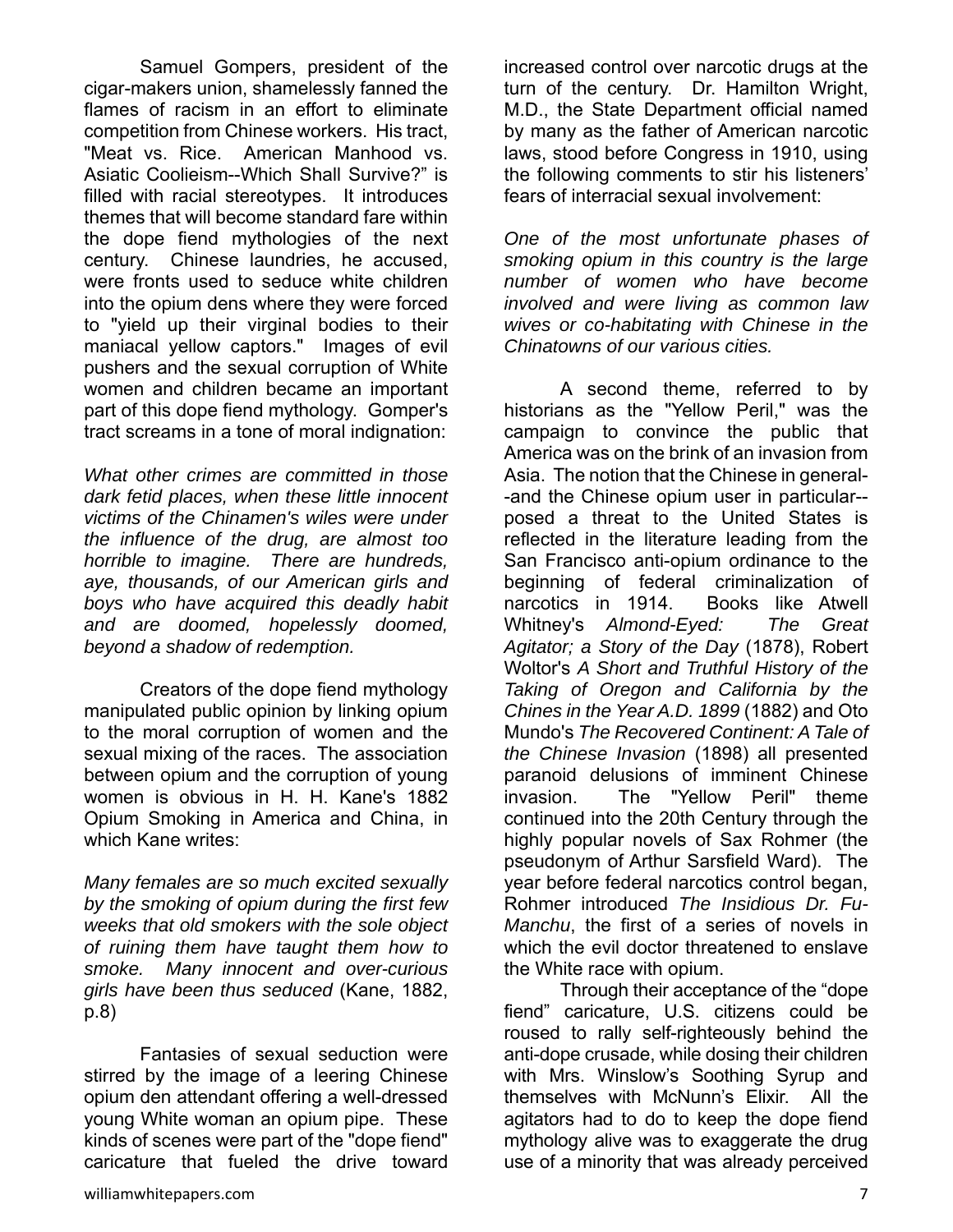as different and corrupt, while normalizing mainstream drug use into a state of invisibility.

The fear was that opium smoking would spread from the Chinese opium dens to Main Street America. There is no evidence that opium smoking ever became widespread among Whites. In his 1882 text on opium, H.H. Kane reported that the first White to smoke opium was Clendenyn, a "sporting fellow" who spread the practice among gamblers, prostitutes, petty criminals, and a few thrill-seeking idle rich in San Francisco. Periodic magazine or newspaper exposes reported the existence of opium dens in cities like Chicago, St. Louis, New Orleans, Washington, and New York City. An 1880 opium den expose in Scribner's Monthly focused on New York City, and an 1882 Harper's Magazine story uncovered opium dens in New York, Boston, and Philadelphia.

The Scribner's article described the opium smoker as "a malignant essence informing a cadaverous human shape" and went on to warn of what might happen if the country were to "neglect an evil in our midst that may someday assume vast proportions"(Lathrop, 1880, p. 417,422). There were also highly exaggerated accounts by self-proclaimed experts such as the Reverend John Liggins, who claimed that in 1882 that there were 20 opium dens in New York City alone and 20,000 regular or occasional White opium smokers across the country (Liggins, 1882). These sensationalist accounts, which pictured the opium den as an exotic and sensually dangerous trap, served as much to arouse the appetite of thrill seekers as it did to arouse public alarm.

What the preoccupation with a small number of opium smokers hid was the fact that Americans were consuming everincreasing quantities of a wide variety of opiates in medicines and patent medicines. John Rublowsky's (1974) research into U.S. opium importation between 1860 and 1899 gives clear evidence of this trend. U.S. customs service figures for this period reveal the following progression of legal importation:

| 1860-1869 | 110,305 pounds of opium |
|-----------|-------------------------|
| 1870-1879 | 195,995 pounds of opium |
| 1880-1889 | 352,685 pounds of opium |
| 1890-1899 | 513,850 pounds of opium |

Public health officials' growing fear of opiate addiction led to a wave of state anti-narcotic laws in the 1890s. This would lay the foundation for federal criminalization of addiction early in the next century. This brief review of America's first war on drugs reflects four themes that will be repeatedly recycled within the history of U.S. drug control policies:

- 1. The public often believes that particular groups of people are the primary users of a particular drug when, in reality, other groups with quite different images are the heaviest users.
- 2. Public sentiment toward a particular drug is always shaped by their feelings about the people with whom the drug is most visibly linked.
- 3. Race, gender, and social class play important roles in shaping drug control policies and influencing their enforcement.
- 4. Efforts to "stamp out drugs" are often part of a broader and sometimes undeclared effort to control or stamp out certain groups of people.
- 5. Highly publicized anti-drug efforts waged against one drug often mask other far more threatening patterns of drug use.

### **References**

Austin, G. (1978). *Perspectives on the history of psychoactive substance use*. Rockville, MD: National Institute on Drug Abuse/U.S. Government Printing Office.

Ayto, J. (1990). *Dictionary of word origins*. NY: Arcade Publishing.